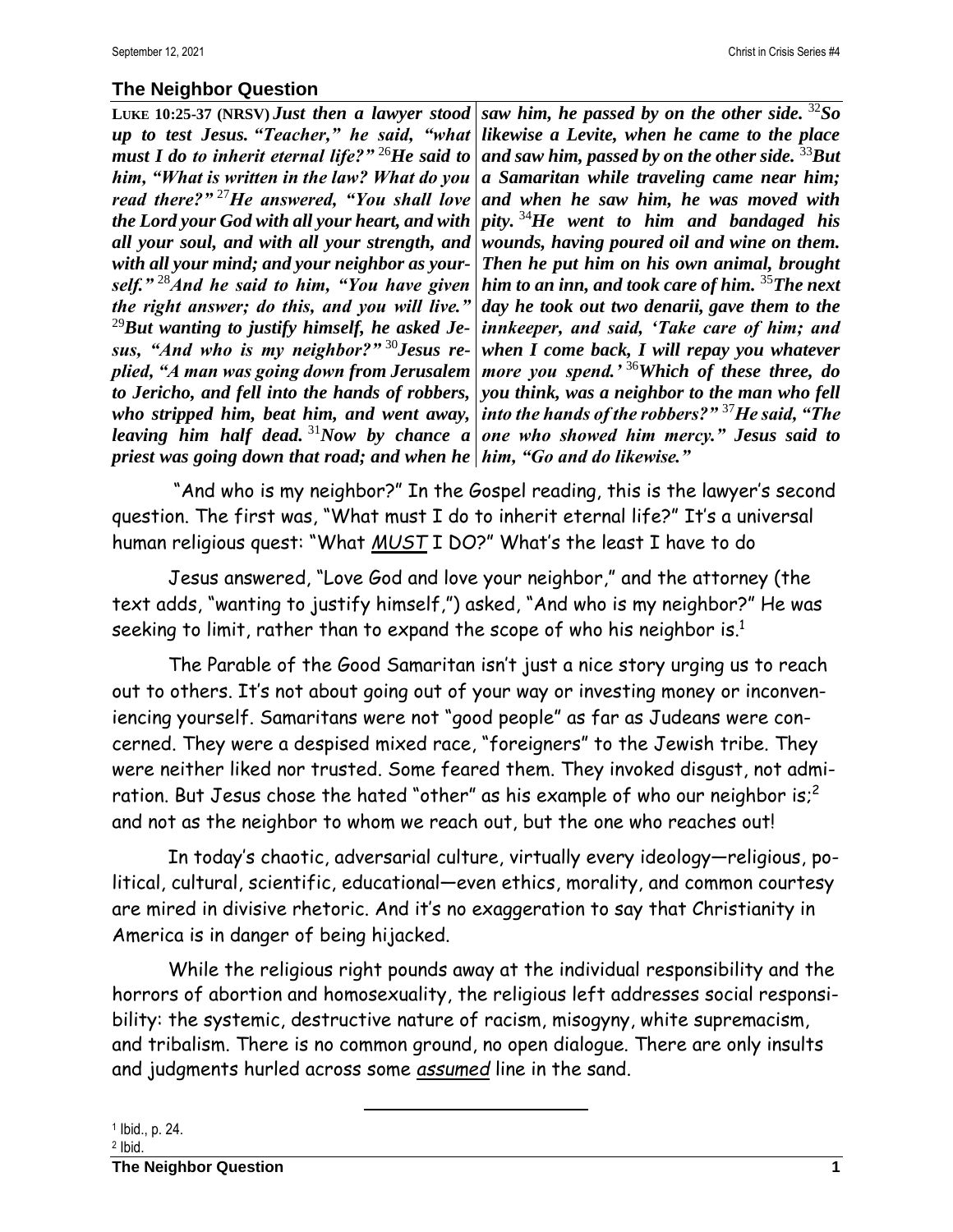In my observation, the greatest danger to Christianity is a church that is a house divided, with no visible effort or willingness to reconcile the divisions. Jesus said, "If I am lifted up, I will draw all people to me." A divided church repels, rather than attracting.

I'll share again the story about an encounter between Evangelist, E. Stanley Jones and Mahatma Gandhi. Jones asks, "Mr. Gandhi, though you quote the words of Christ often, why do you appear so adamantly to reject becoming his follower?"

Gandhi replied: "Oh, I don't reject Christ. I love Christ. It's just that so many of you Christians are so unlike Christ."

Which brings me to the inspiration for these sermons. In his book, *CHRIST IN CRISIS: WHY WE NEED TO RECLAIM JESUS*, Jim Wallis discerns: "We have become disconnected from Jesus. We're not standing and acting in his name or with his values…" (and I would add, instead, we too often attempt to push Jesus into the molds of our already existing political biases and religious doctrines.) (pp. 10-11)

Wallis studied the Gospels, looking for ways to reclaim Jesus—to reconnect with him—and he found eight questions: eight teachings of Jesus by which we can discern the degree to which we are connected with our Lord.

Last week we looked at "The Image Question." A primary step in reclaiming Jesus is to acknowledge and honor the common thread that unites all humanity: we all are created in the image of God. Paraphrasing Wallis:

*In other words, undergirding all human rights, equality, and dignity is this notion that all humanity is created in the image of God. No matter their ethnicity, gender, who they are, how they worship, or who they love, seeing all people as full image-bearers of God blocks any human attempt to build barriers or divisions between groups. Such barriers and divisions are a brutal assault on the image of God. 3*

The second standard by which we can see if we truly are reclaiming Jesus is "The Neighbor Question:" "And who is my neighbor?" Jesus answers in a way that upends human expectations and gets to the heart of the matter.

*A man went down from Conway to Bigelow, and fell among thieves, who stripped him, beat him, and went away, leaving him half dead. Now by chance a Protestant minister was going down that road; and when he saw him, drove on by. Then an Evangelical Seminary Professor, upon seeing the man lying near the road, drove on by. But a Muslim driving along that road saw him, was moved with pity. He dressed his wounds with antiseptic and bandages, then loaded him in his vehicle and took him to an urgent care clinic and paid for his care. Which of these* 

<sup>3</sup> Wallis, Jim. Christ in Crisis (p. 46-47). HarperOne. Kindle Edition.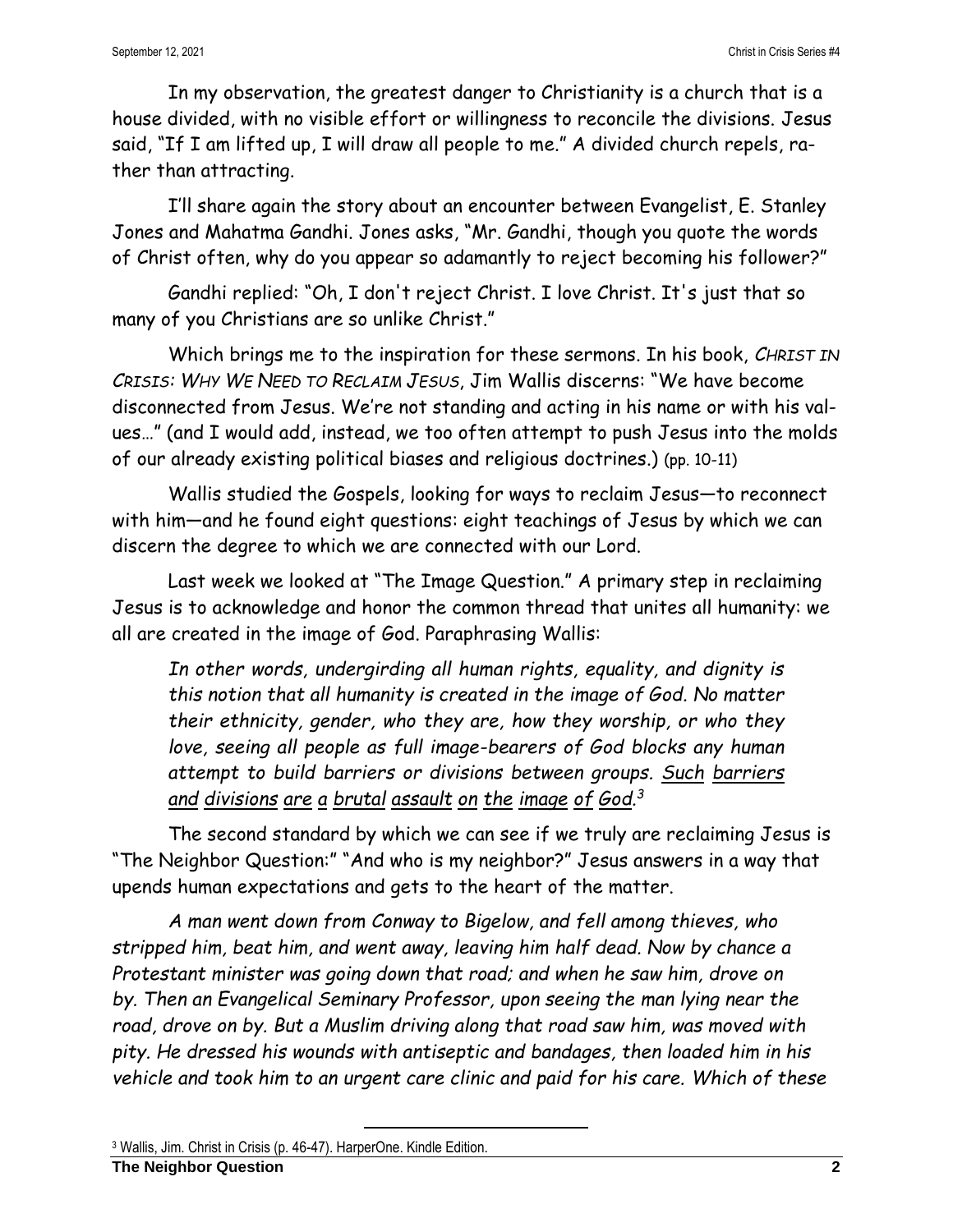## *three, do you think, was a neighbor to the man who fell into the hands of thieves?*

Given the residential, economic, and even religious segregation that defines where most of us live, we can't really do what Jesus says until we disrupt our normal boundaries by moving outside of them. And since such racial and socioeconomic geography isn't accidental but the result of systems of policies and structures, we need to ask ourselves whether we're willing and ready to cross those lines—the ones that preclude any answer to "The Neighbor Question."<sup>4</sup>

These questions must not become reduced to political, partisan issues between left and right, liberals and conservatives. They *first* are matters of faith that can bring us together, even *across* political boundaries.<sup>5</sup> Remember: Jesus closed this parable with the command: "Go and do likewise."

In Cordova, Tennessee, a little suburb outside Memphis, there's a church called Heartsong. In a 2011 article in Christianity Today, pastor Steve Stone wrote about how his congregation invited Muslims from the Memphis Islamic Center to use their Celebration Center for Ramadan prayers. He wrote:

"As a Jesus-following tribe we could not be more evangelical and exclusivist when it comes to Jesus. We are 21st century Jesus freaks, and we fly that flag on T-shirts which many of us wore as we greeted the Muslims who came for Ramadan prayers each night. All we have ever done or will ever do is be a witness to Jesus—his teaching, his life, his death and resurrection, and the presence of the Holy Spirit with, in, and through us.

"Our Muslim brothers and sisters know this about us because we always speak of Jesus and our love for him, and our love for them because of him, every time we are with them. There was no trading of theologies. They are Muslims; we are Jesus followers; both of us are clear about that. Jesus said people would know we are his disciples by our love for one another, and that is just what is happening with the dear and gracious people of the MIC. They recognize us as people who have been with Jesus.

"No thought at all was given to the political ramifications of that decision, either regarding those among our flock who might disagree with it or anyone anywhere who might attack or applaud what we were doing. The decision was firmly based only on our understanding of the mission and nature of the church." 6

As you might expect, the pastor and his church received hate messages and vandalism. CNN picked up the story, and Pastor Stone and the Muslim Imam were interviewed. The interview was seen in Kashmir, Pakistan, and Pastor Stone received a phone call at 2:00 o'clock in the morning. The caller said:

'We are a roomful of Muslim men, …and we saw the CNN segment. We were all silent for a long time afterward. Then one of us said, "I think God is speaking to us through that pastor." Another said, "How could we ever kill those people?" I must tell you what happened with another one of us because he can't speak English to tell you himself. He went out to the

<sup>4</sup> Ibid, p. 27.

<sup>5</sup> Ibid, p. 30

<sup>6</sup> Ibid, p.40.